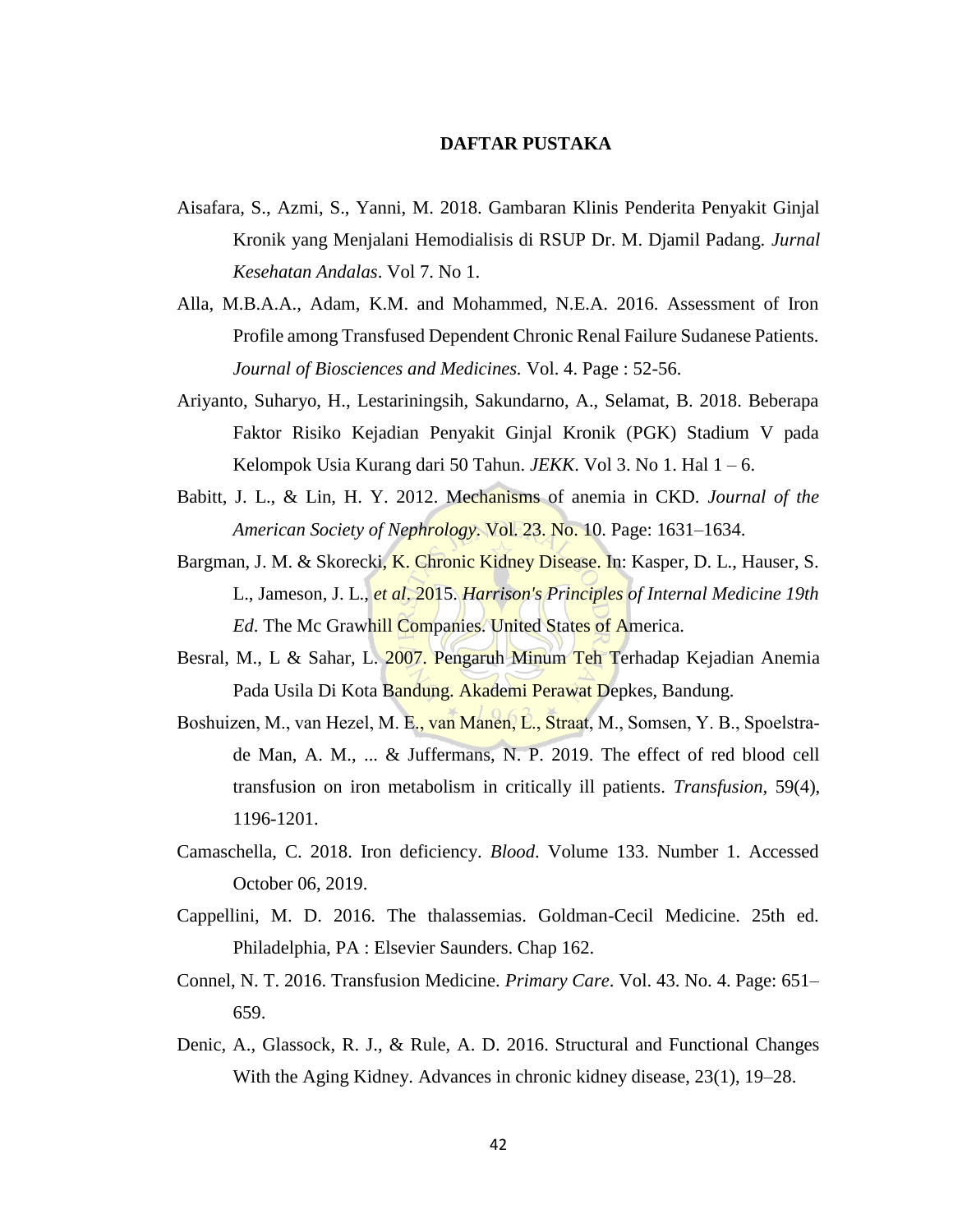- Depkes. 2017. InfoDATIN Pusat Data dan Informasi Kementerian Kesehatan RI Situasi Penyakit Ginjal Kronis. ISSN 2442-7659.
- El Osta, R., Grandpre, N., Monnin, N., *et al*. 2017. Hypogonadotropic hypogonadism in men with hereditary hemochromatosis. *Basic and clinical andrology*. Vol. 27. No. 13.
- Fleming, G. M. 2011. Renal Replacement Therapy Review: Past, present and future. *Organogenesis*. Ed 71. Page: 2-12.
- Gao, C., Li, L., Chen, B., *et al*. 2014. Clinical outcomes of transfusion-associated iron overload in patients with refractory chronic anemia. *Patient preference and adherence*. Vol 8. Pages: 513–517.
- Goddard, A. F., James, M. W., McIntyre, A. S., and the British Society of Gastroenterology. 2011. Guidelines for the management of iron deficiency anaemia. *Gut*. Vol 60. Pg: 1309–1316.
- Gujja, P., Rosing, D. R., Tripodi, D. J., *et al*. 2010. Iron overload cardiomyopathy: better understanding of an increasing disorder. *Journal of the American College of Cardiology.* 56(13), 1001–1012.
- Hall JE. 2016. Blood Cells, Immunity, and Blood Coagulation: Red Blood Cells, Anemia, and Polycythemia. In: JE Hall (Ed.). *Guyton and Hall Textbook of Medical Physiology 13th Edition*. USA: Elsevier. Page: 445-52.
- Hervinda, S., Novadian, Tjekyan, R.M.S. 2014. Prevalensi dan Faktor Risiko Penyakit Ginjal Kronik di RSUP Dr. Mohammad Hoesin Palembang Tahun 2012. MKS. Vol. 46, No. 4.
- Hidayat, R., Azmi, S., & Pertiwi, D. P. 2016. Hubungan Kejadian Anemia dengan Penyakit Ginjal Kronik pada Pasien yang Dirawat di Bagian Ilmu Penyakit Dalam RSUP dr M Djamil Padang Tahun 2010. *Jurnal Kesehatan Andalas*, 5(3).
- Hider, R.C. & Kong, X. 2013. Iron: Effect of Overload and Deficiency. In Astrid Sigel, Helmut Sigel and Roland K. O. Sigel (ed.). Interrelations between Essential Metal Ions and Human Diseases. Metal Ions in Life Sciences. 13. *Springer*. pp. 229– 294.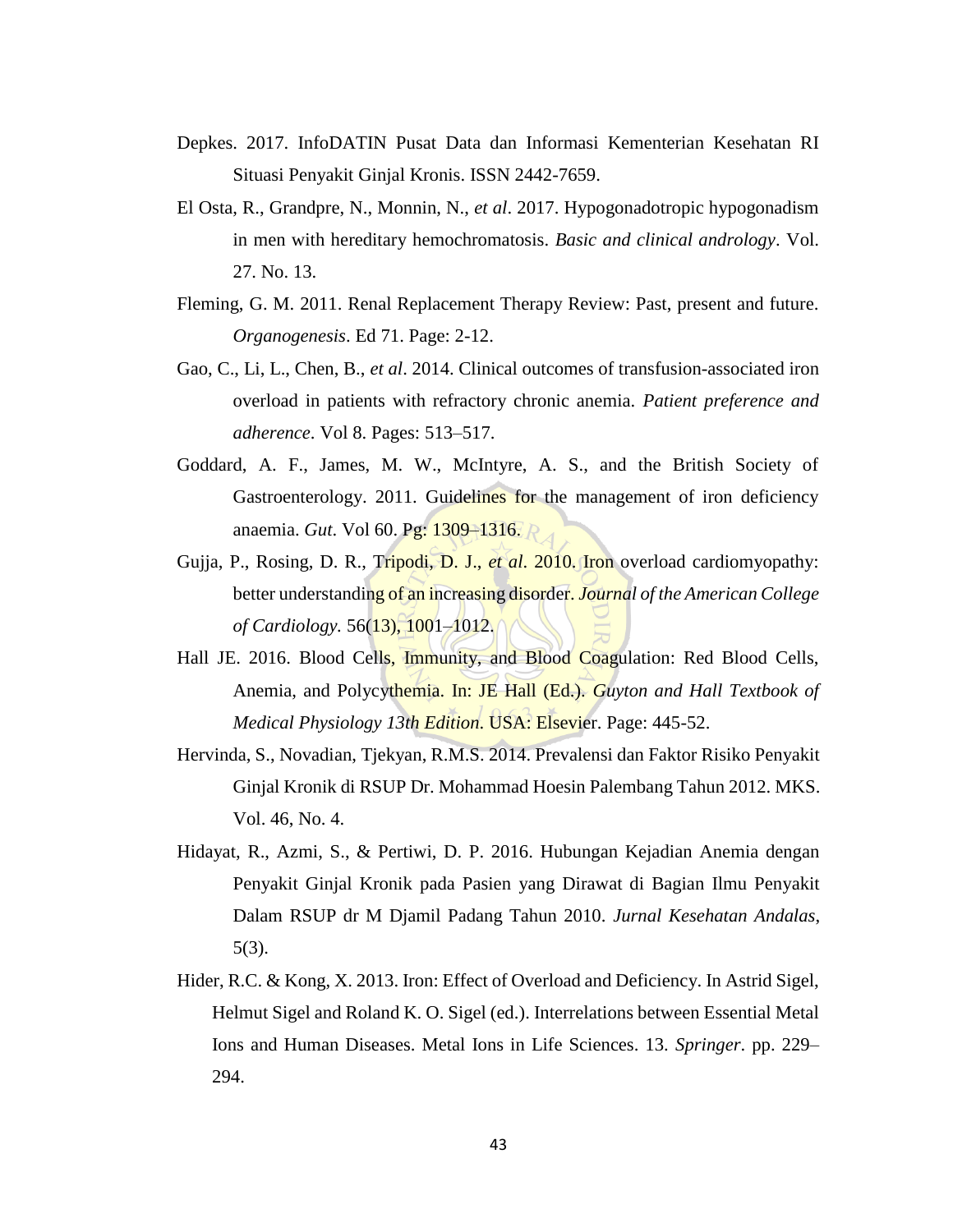- Hill, N. R., Fatoba, S. T., Oke, J. L., *et al*. 2016. Global Prevalence of Chronic Kidney Disease - A Systematic Review and Meta-Analysis. *PloS one.* 11(7), e0158765.
- International Society of Nephrology. 2012. Kidney disease improving global outcome: Clinical practice guideline for anemia in chronic kidney disease. Vol 2. Page: 283-335.
- Jackson, J., Williams, R., McEvoy, M., MacDonald-Wicks, L., & Patterson, A. 2016. Is Higher Consumption of Animal Flesh Foods Associated with Better Iron Status among Adults in Developed Countries? A Systematic Review. *Nutrients*, *8*(2), 89.
- Kazancioğlu, R. 2013. Risk factors for chronic kidney disease: an update. *Kidney international supplements.* 3(4), 368–371.
- KDIGO. 2012. Diagnosis and evaluation of anemia in CKD. *Kidney International Supplements.* Vol 2. Hal: 288–291. ER
- KDIGO. 2012. Red cell transfusion to treat anemia in CKD *Kidney International Supplements.* Vol. **2. Hal: 311–316.**
- KDIGO. 2012. Use of iron to treat anemia in CKD. *Kidney International Supplements*. Vol 2. Hal: 292–298.
- Kemenkes RI. 2013. Riset Kesehatan Dasar; RISKESDAS. Jakarta: Balitbang  $1963$ Kemenkes RI
- Kim, H. J., Kim, Y. M., Kang, E., *et al*. 2017. Diabetes mellitus caused by secondary hemochromatosis after multiple blood transfusions in 2 patients with severe aplastic anemia. *Annals of pediatric endocrinology & metabolism.* 22(1), 60– 64.
- Liumbruno, G., Bernadello, F., Lattanzio, A., Piccoli, P. & Rossetti, G. 2009. Reccommendations for the transfusion of red blood cells. *Blood transfusion = Trasfusione del sangue*, 7(1), 49–64.
- Locatelli F. 2011. Iron treatment and the TREAT trial. *NDT plus*, 4(Suppl 1), i3–i5.
- Lopez, A., Cacoub, P., Macdougall, I. C., *et al*. 2016. Iron deficiency anaemia. *Lancet*. Vol 387. No 10021. Pg: 907-916.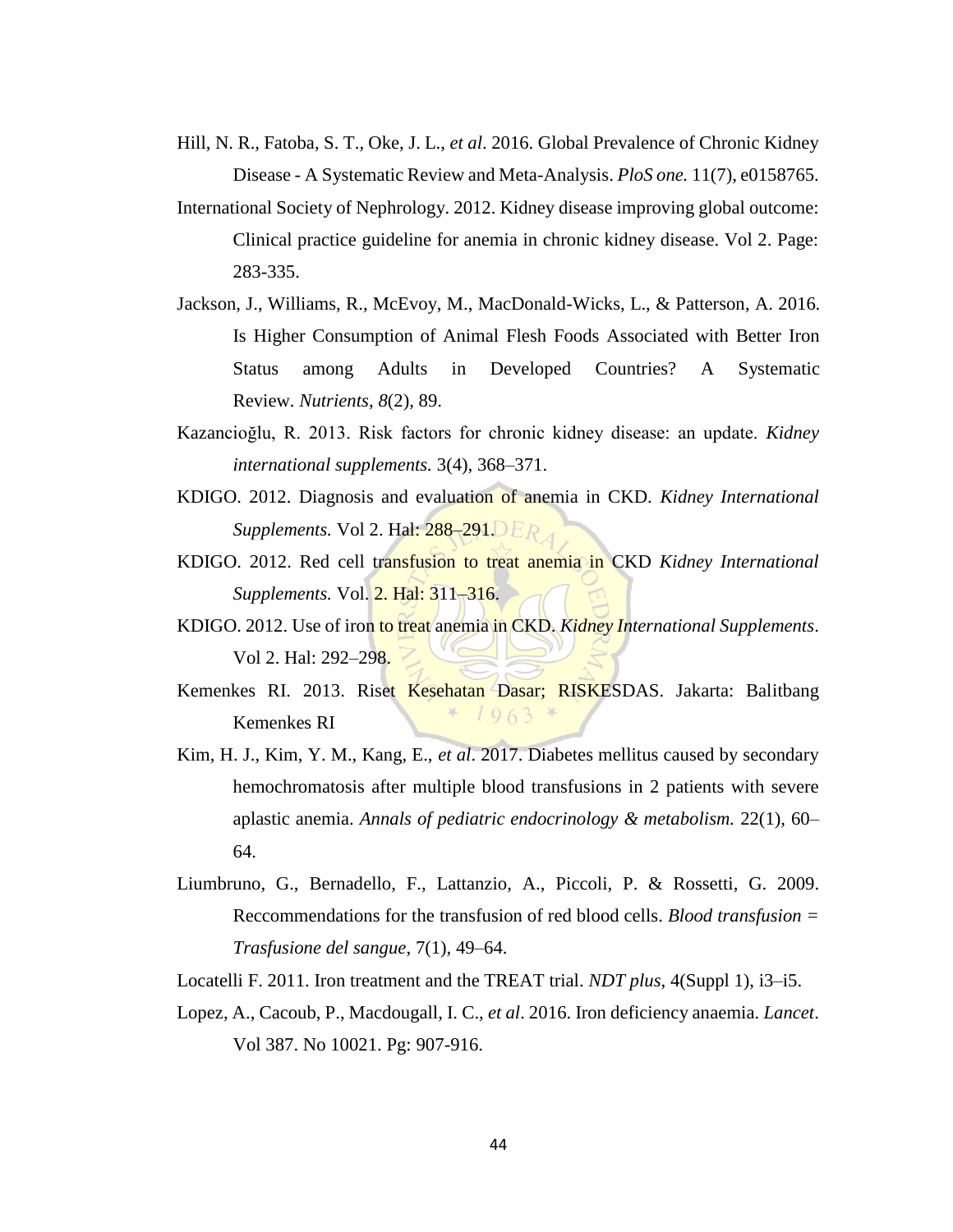- Lucykx, V. A., Katherine, R. T., Guillermo, G. G. 2017. Reducing major risk factors for chronic kidney disease. *Kidney International Supplements*. Vol. 7. Page: 71–87.
- Matovinović, M. S. 2009. Pathophysiology and Classification of Kidney Diseases. *EJIFCC*. Vol. 20. No. 1. Page: 2–11.
- McGuire, S., Horton, E. J., Renshaw, D., *et al*. 2018. Hemodynamic Instability during Dialysis: The Potential Role of Intradialytic Exercise. *BioMed research international*, *2018*, 8276912. https://doi.org/10.1155/2018/8276912
- McMahon, L. P. 2010. Iron deficiency in pregnancy. *Obstetric medicine*. Vol 3. No 1. Pg: 17–24.
- Mikhail, A., Christopher, B., Jennifer, AW, *et al*. 2017. Clinical Practice Guideline Anaemia of Chronic Kidney Disease. *The Renal Association*. Page 1-49.
- Milic, S., Mikolasevic, I., Orlic, L., *et al.* 2016. The Role of Iron and Iron Overload in Chronic Liver Disease. Medical science monitor : *international medical journal of experimental and clinical research*. Vol 22. Page : 2144–2151.
- Mishra, A. K., & Tiwari, A. 2013. Iron overload in Beta thalassaemia major and intermedia patients. *Maedica.* 8(4), 328–332.
- Muhammad, A. & Sianipar, O. 2009. Penentuan Defisiensi Besi Anemia Penyakit Kronis menggunakan Peran Indeks sTfR-F. *Indonesian Journal of Clinical Pathology and Medical Laboratory*. Vol. 12. No. 1. Hal : 9-15.
- Nangaku, M. & Eckdart, K-U. 2006. Pathogenesis of Renal Anemia. *Seminars in Nephrology*. Volume 26. Issue 4. Pages: 261-268.
- National Kidney Foundation (NKF). 2015. Update of the KDOQI™ Clinical Practice Guideline for Hemodialisis Adequacy.
- Ofojekwu, M. J. N., Ogbonnaya U. N., Charles E. O., *et al*. 2013. Hemoglobin and Serum Iron Concentrations in Menstruating Nulliparous Women in Jos, Nigeria. *Laboratory Medicine*. Volume 44. Issue 2. Pages 121–124.
- Pagana, K. D., & Pagana, T. J. 2018. *Mosby's manual of diagnostic and laboratory tests*. Sixth edition. St. Louis, Missouri: Elsevier.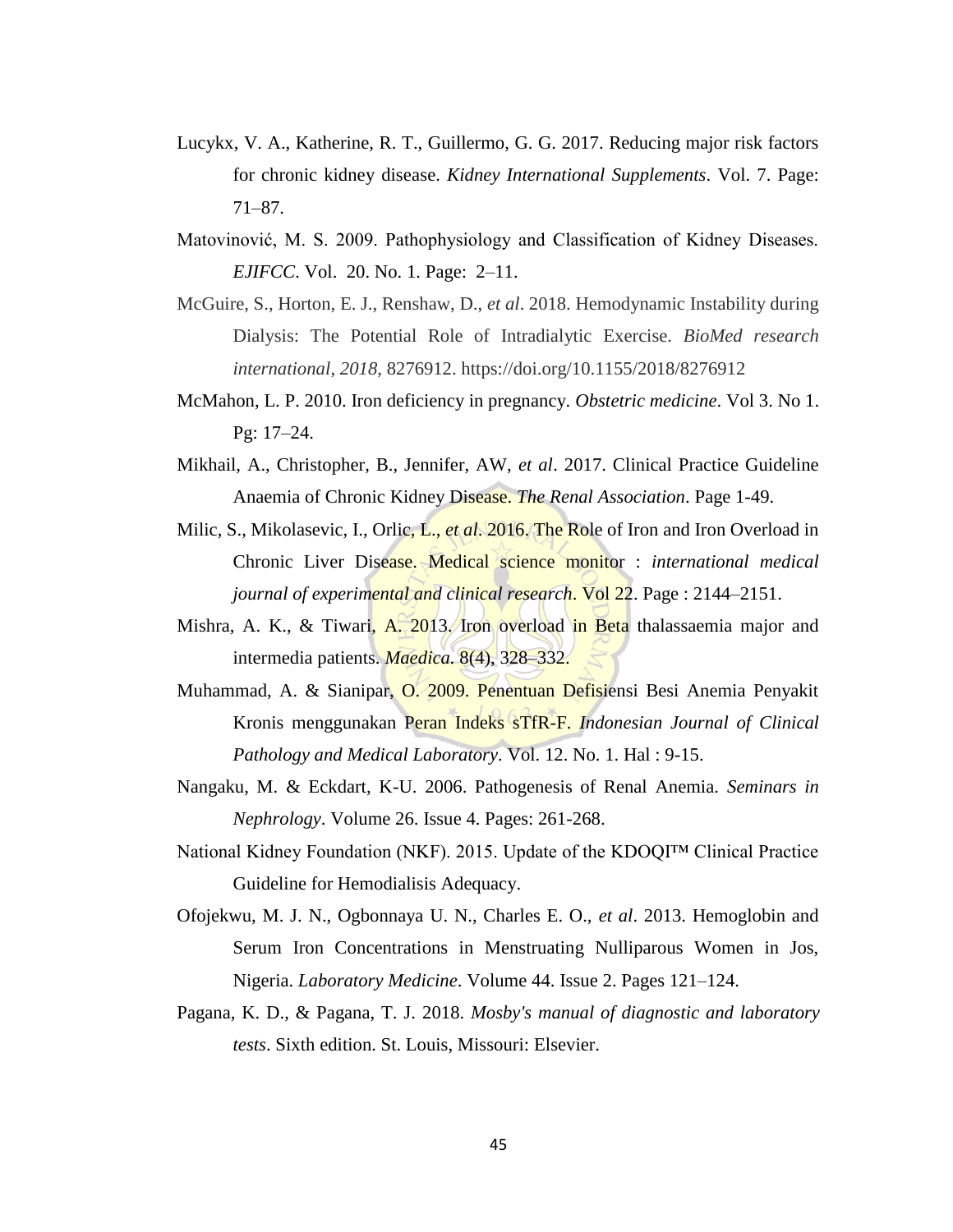- Patel, M., & Ramavataram, D. V. 2012. Non transferrin bound iron: nature, manifestations and analytical approaches for estimation. *Indian journal of clinical biochemistry: IJCB*, *27*(4), 322–332.
- Permatasari, L. F., & Maliya, A. 2019. *Hubungan Lamanya Menjalani Hemodialisis dengan Status Zat Besi pada Penderita Gagal Ginjal Kronik* (Doctoral dissertation, Universitas Muhammadiyah Surakarta).
- PERNEFRI. 2011. Konsensus Manajemen Anemia pada Pasien Gagal Ginjal Kronik. Jakarta: PERNEFRI.
- PERNEFRI. 2012. 5 th RESAsrt Of Indonesian Renal Registry. Tersedia di: http://www.pernefriinasn.org/Laporan/5th%20Annual%20RESAsrt%20Of%2 0IRR%202012.pdf
- Puspitaningrum, T. E., Rambert, G. I., Wowor, M. F. 2016. Gambaran kadar feritin pada pasien penyakit ginjal kronik stadium 5 non dialisis. *Jurnal e-Biomedik (eBm)*. Vol 4. No 1.
- Rerambiah, L. K., Rerambiah, L. E., Etomba, A. M., *et al*. 2015. Blood Transfusion, Serum Feritin, and Iron in Hemodialisis Patients in Africa. *Journal of Blood Transfusion*. Vol. 2015.
- Robinson S, Harris A, Atkinson S, et al. 2017. The administration of blood components: a British Society for Haematology Guideline. *Transfusion Medicine*. Vol. 28. No. 1. Page: 3–21.
- Sastroasmoro, S. & Sofyan I. 2014. *Dasar-Dasar Metodologi Penelitian Klinis Edisi ke-5*, Jakarta: CV. Sagung Seto.
- Scales, C.D., Smith, A.C., Hanley, J.M., Saigal, C.S. 2012. Prevalence of kidney stones in United States. European Urology. 62(1):160-5.
- Sherwood, Lauralee. Darah. Dalam: Sherwood, Lauralee. 2014. *Fisiologi Manusia: Dari Sel ke Sistem Edisi 8*. Penerjemah: Herman Octavius Ong, Albertus Agung Mohede, Dian Ramadhani. Jakarta: Penerbit Buku Kedokteran EGC.
- Suwitro, Ketut: Penyakit Ginjal Kronis. Dalam: Aru W Sudoyo. 2017. *Buku Ajar Ilmu Penyakit Dalam Jilid 2*. Edisi 6. Jakarta: Interna Publishing.